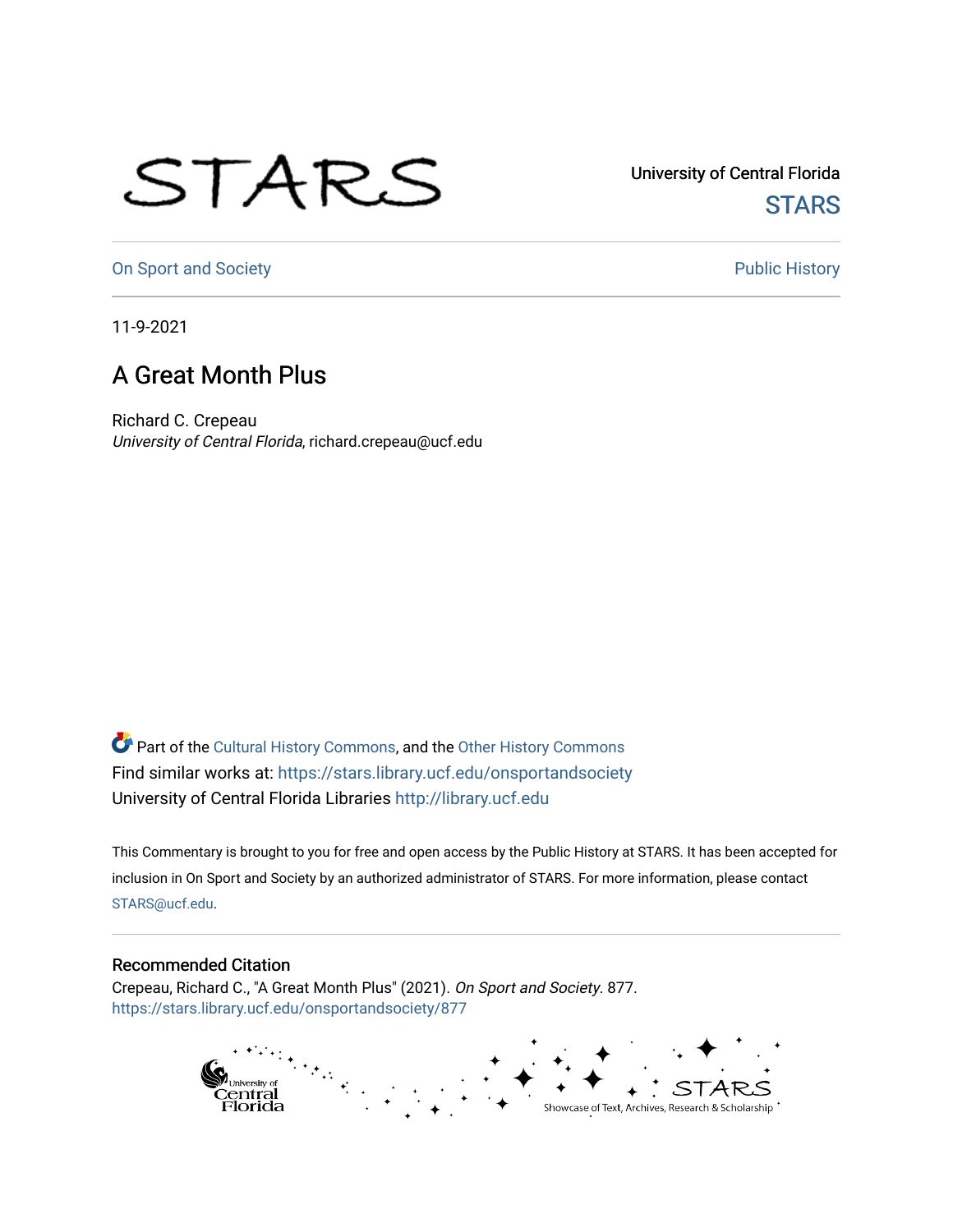The month of October for sports fans in the United States presents a feast of events that makes October the best of all possible months. With baseball's regular season at an end the playoffs and World Series carry the baseball fan through the early fall.

Simultaneously, football, both college and NFL, are in full swing in October. By the end of the month, the mid-point of the season has been reached. In early October, baseball and football are joined by hockey; again, both college and professional leagues begin. Then, as the month wanes, the NBA joins the crowd to produce sports overload.

There is an old joke about a primary school teacher who asks the students if they know what the four seasons are? One student shoots a hand into the air, shouting, "I know, I know. The four seasons are baseball, football, basketball and hockey." Clearly that joke is no longer operative. The sports seasons run into one another, overlapping and competing for attention, and some would argue that sports are no longer seasonal at all, but have become year-long and unending.

The highpoint of October is the baseball playoff and World Series. This year, there were the usual number of great plays by great players, and as often happens, ordinary players do the extraordinary and become stars, if only shooting stars of the moment. There are surprise teams, some winning and some losing, who get on a hot streak and move unexpectedly to the top.

The team that made the playoffs with the lowest winning percentage for the regular season of all playoff teams was the Atlanta Braves. They then went on to defeat the team with 105 wins in the regular season, the Los Angeles Dodgers. Then, they won the World Series against the powerhouse Houston Astros, who were appearing in the World Series for the third time in the past five seasons.

Most of the teams that were in the playoffs were playing without key players who had been injured during the season or in the Series itself. The Braves lost their best player at mid-season and their best available pitcher in the first game of the World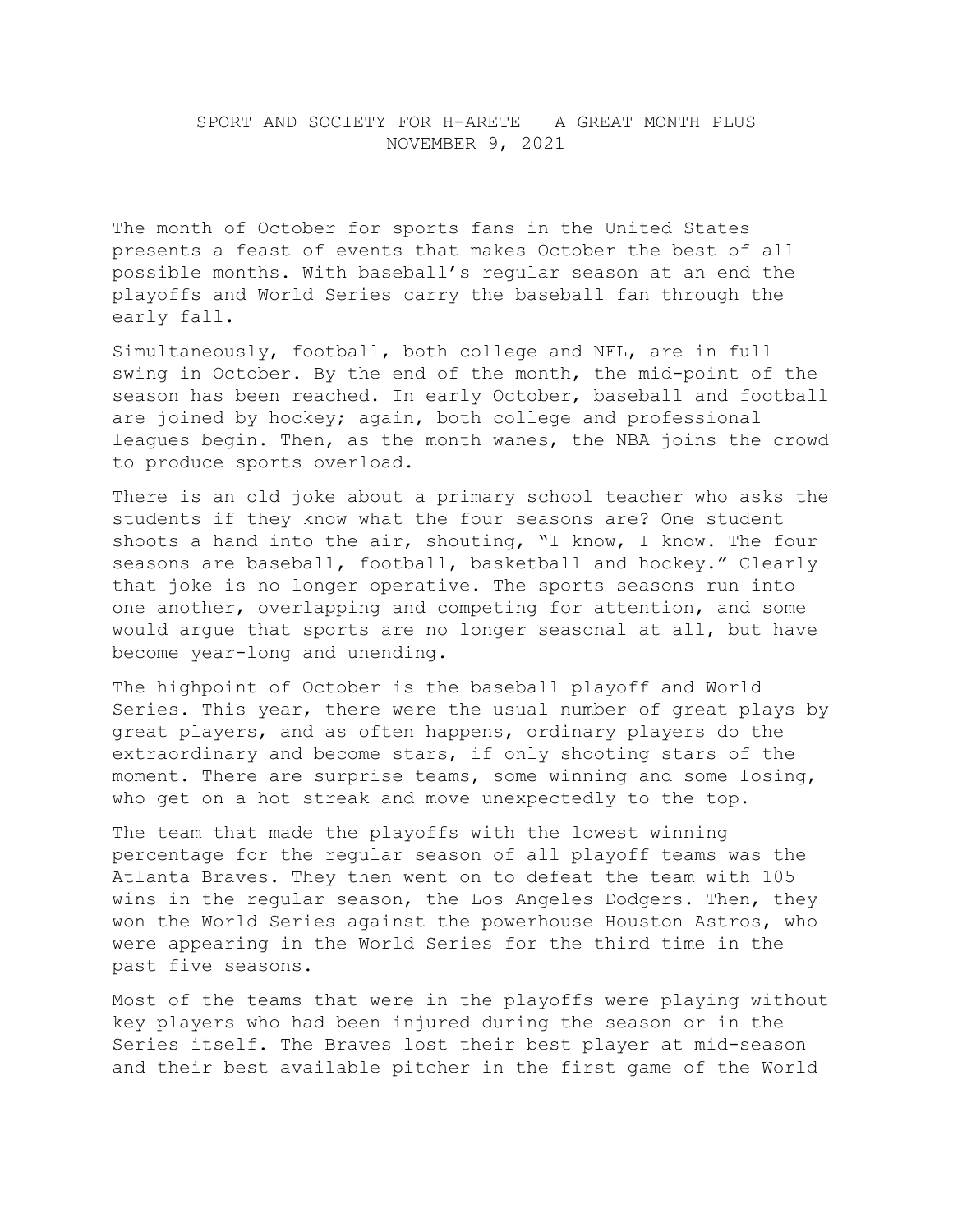Series. The Astros and Dodgers were also missing pitchers and key players.

In what may be a harbinger of the future of baseball, it was relief pitchers who were the key to winning. Starting pitchers rarely went beyond four innings. In most World Series games, teams often used ten pitchers each, and this led to games of three and one-half to four hours in length.

Among the hitting stars for the Atlanta Braves were Eddie Rosario, Jorge Solar, Joc Pederson, and Adam Duvall. None were members of the team at the beginning of the season. All came to the Braves' outfield after mid-season. Although the Braves had good starting pitching, they lost some starters to injury during the season and, as noted, one more in the first game of the Series. As a result the Braves, had to rely heavily on their relievers in the post-season.

As someone who saw their first major league game in person at Milwaukee County Stadium in the 1950s, I have a strong attachment to the Braves that was reinforced by living in the Southeast since the start of the 70s. This World Series had an extra attraction with the close links between Dusty Baker, Brain Snitker, and Hank Aaron.

Although many are decrying the length of the games, the demise of the starting pitcher, the intrusion of baseball analytics, and any number of other ills, it should be remembered that the baseball Jeremiahs have been part of the game for most of its history. Something is nearly always said to be killing baseball, but in the end, baseball rolls on. Clearly no longer the national pastime, it still attracts plenty of attention and new fans, and each October, it still reigns supreme for a large number of sports fans.

Baseball remains at the top of my list of favorites, however, the first weekend in November brings The Breeders Cup, the World Series of horse racing. For two days, some of the best horses from the United States, Canada, Europe, and now Japan and Korea, come together to compete in fourteen different types of races on grass and on dirt for millions of dollars in purse money.

I know that horse racing has fallen into considerable disfavor in the past few decades, but, for me, despite the problems, it remains a sport of beauty and skill as it has been for several centuries. The horse as athlete is still a reality, no matter how much the humans have tampered with the sport. For me,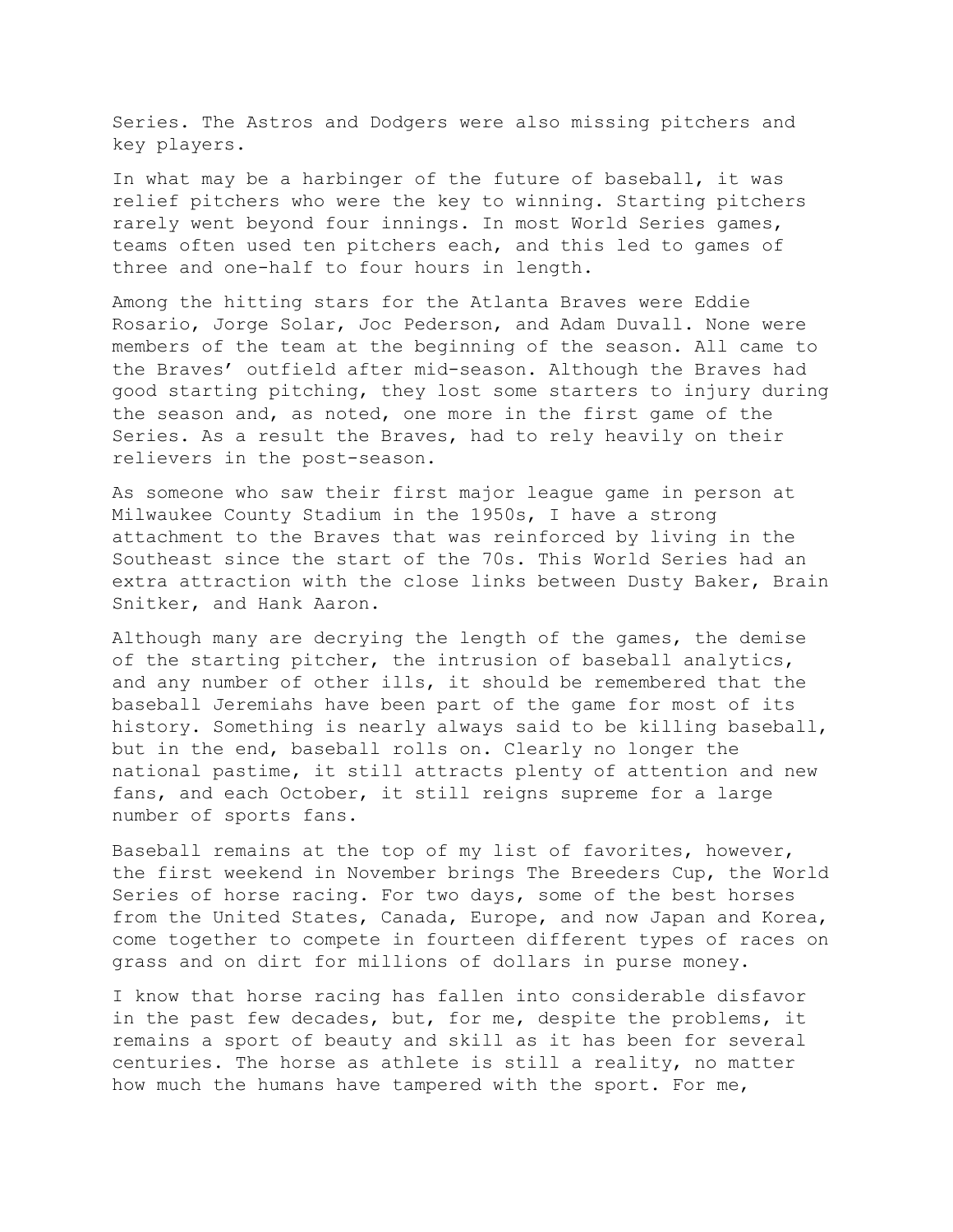attending The Breeders Cup rivals attending the World Series and the Stanley Cup Finals.

As the horses supply beauty and athleticism, the jockeys and trainers bring their skills to the sport. The trainers prepare the horses, and the jockeys manage the horses and the race. Watching the jockeys maneuver their horses through a race, making the critical decisions of when to accelerate and which path to take is one of the fascinations with horse racing. In addition, the power of an accelerating horse down the stretch is a unique experience.

At present horse racing in the United States is in crisis and one that must be overcome in the next year. The legal use of drugs in horse racing in the United States makes racing here an outlier in the world. The illegal use of drugs, when not policed, is even a greater danger to the horses and to the future of the sport.

When judgements are made by people who have a vested interest in the outcome, it cannot be good for any sport. Bob Baffert is one of the leading trainers in racing today. In the past few years his horses have been testing positive for illegal substances at an alarming rate, thirty in a thirteen-month period. One of those was Medina Spirt that tested positive at the Kentucky Derby after finishing first. As a result, Baffert is banned from racing his horses in Kentucky.

That ban did not effect his ability to bring his horses to The Breeder's Cup in California. The decision to allow him to compete was made by the Breeder's Cup Board. According to Joe Drape of the *New York Times*, six members of the Board own horses trained by Baffert, and six others have horses under Baffert's care. All but two of the fourteen Board members have ties to Baffert.

Congress has passed a reform bill for horse racing that goes into effect in 2022. If this doesn't clean up the sport, it will be a tragedy, and could sink the sport.

One other quick note from the National Football League concerns the State Farm Diva and Green Bay Packer quarterback who tested positive for Covid-19. As a result, he was not able to play against Kansas City this past weekend. As befits a Diva, Aaron Rodgers, is claiming foul. He violated the league protocols for non-vaccinated players, and he now claims to be the one who is a victim.